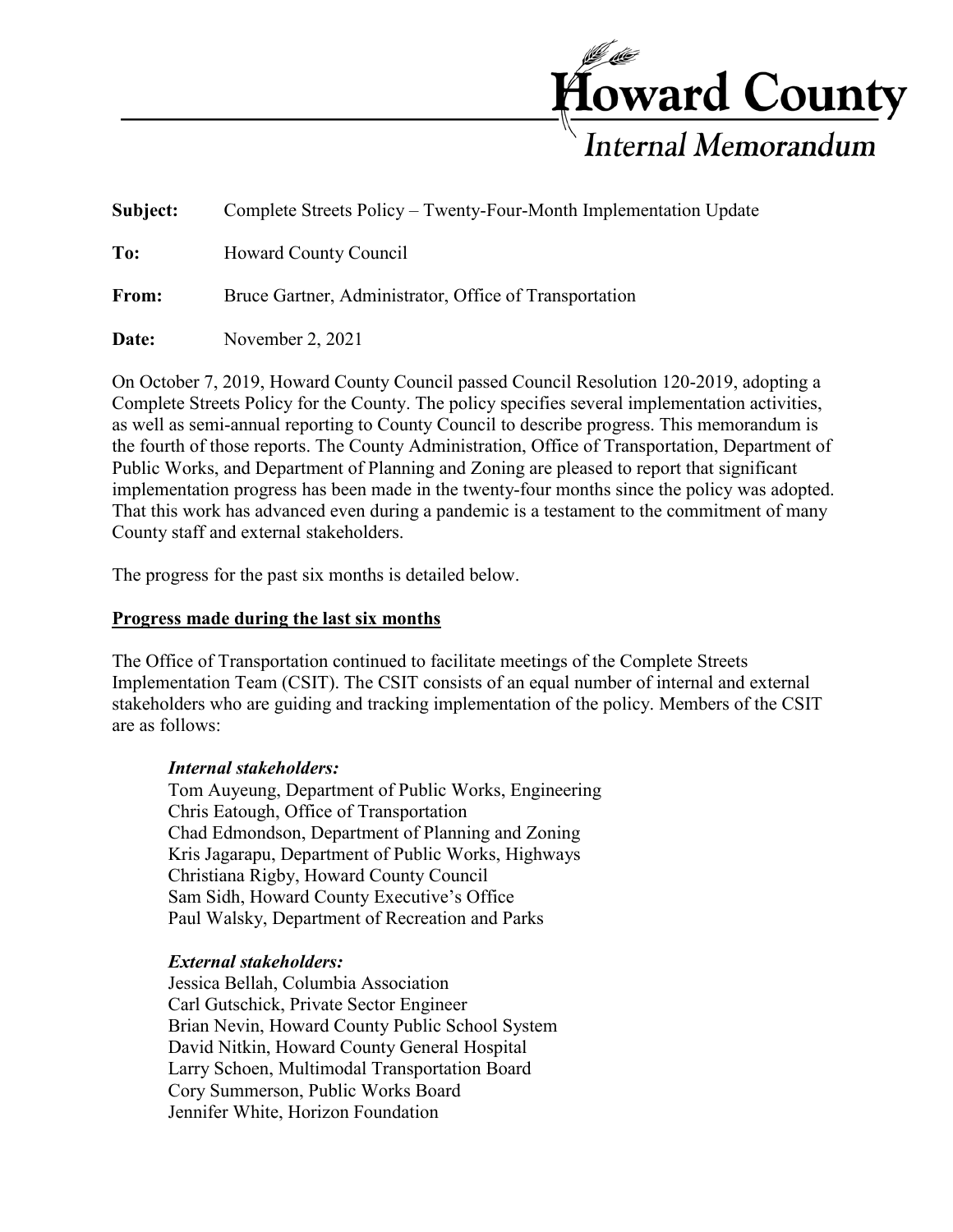The work of the CSIT was facilitated by our consultant, Whitman Requardt and Associates (WRA). The expertise and commitment of WRA staff was evident during the last 6 months as the workload and complexity increased significantly. WRA also seamlessly managed a change in project manager as Bryan Townsend stepped in to replace Jeff Riegner, who left the firm to pursue another professional opportunity.

The CSIT increased the frequency of meetings as the workload increased, with meetings held on April 9, May 5, May 7, June 2, July 7, July 9, August 4, August 6, September 1, September 3, September 10, September 17, September 24, October 6, October 8 and October 27, 2021. Minutes and agendas for CSIT meetings are posted on the CSIT webpage located here: [https://www.howardcountymd.gov/transportation/complete-streets-implementation-team.](https://www.howardcountymd.gov/transportation/complete-streets-implementation-team)

During this time the Core Team, a group of County staff involved in the Complete Streets implementation, met multiple times to discuss all elements of Complete Streets implementation and advance updates to the Design Manual in advance of CSIT meetings to facilitate discussion.

The dedication of the CSIT and the Core Team is commendable and much appreciated as the last six months required many long meetings and extensive review of materials. The CSIT has provided 981 written comments on the draft Design Manual, of which 834 have been addressed.

# **Summary of the Draft Complete Streets Design Manual**

At the October 8 CSIT meeting, the CSIT finalized a draft version of the Complete Streets Design Manual which is posted for public review as an advisory document on the project webpage: [https://www.howardcountymd.gov/DM-updates.](https://www.howardcountymd.gov/DM-updates) The draft includes significant changes to Volume III of the Design Manual to incorporate Complete Streets policies and designs and create streets that are safer and more accommodating to all users. In particular, Chapters 1, 2, and 5 of Volume III include the following new and updated material:

- Chapter 1, *Introduction and General Information*, includes new multimodal street types to be used for all new streets as well as the new Community Engagement Plan to be used for all transportation projects.
- Chapter 2, *Street Design*, includes new designs and guidance for protected bike lanes, pedestrian crossings, shared use pathways, motor vehicle speed management, and intersection treatments.
- Chapter 5, *Multimodal Traffic Studies*, includes requirements for additional multimodal traffic studies for non-vehicular road users in preparation for updates to the Subdivision Regulations.

Other more minor updates include:

- Chapter 3, *Design of Bridges, Retaining Walls, and Small Structures*, some updated designs for shared use pathway bridges and underpasses, as well as updated design standards for bridge replacements and retrofits to balance the needs of all modes on County streets.
- Chapter 4, *Adequate Transportation Facilities Test Evaluation Requirements*, was left mostly untouched since this material is typically updated using a specific process and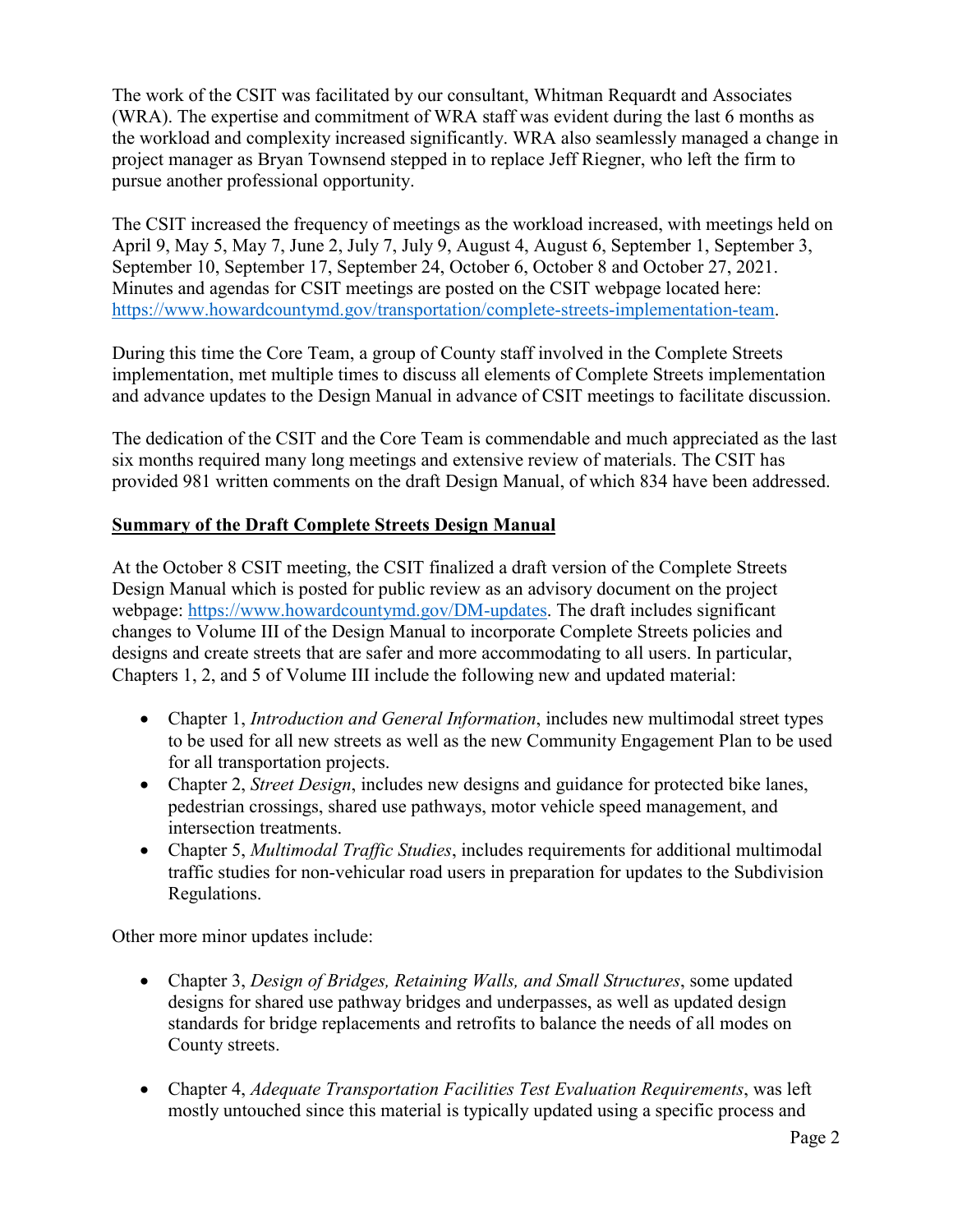committee for Adequate Public Facilities. The only change proposed is to remove the escalation of assumed background growth rate of 6% beyond the third year. This is an accuracy correction since evaluation of recent and historic traffic growth data indicated that background growth rates exceeding 3% per year are extremely unlikely.

• In Volume IV, *Standard Specifications and Details for Construction*, several new typical sections were added related to the new multimodal street types and other Complete Streets features. Details providing guidance on design of motor vehicle speed management measures were also provided, and several existing details were modified to adopt the new Volume III guidance.

### **Summary of the Public Process**

The Draft Complete Streets Design Manual was presented and discussed at two public virtual workshops in October 2021.

Workshop 1 which was held on October 14 at 7:00 pm was focused on the background and implementation of Complete Streets policy and an overview of Design Manual updates for the general public. Sixteen people attended Workshop 1, not including staff and consultants.

Workshop 2 was held on October 21 at 2:00 pm and focused on detailed information related to the new material included in the Complete Streets Design Manual specific to engineers and practitioners. Forty-three people attended Workshop 2, not including staff and consultants.

Recordings of the workshops with audio and video are posted on the Complete Streets Design Manual webpage located here: [https://www.howardcountymd.gov/DM-updates.](https://www.howardcountymd.gov/DM-updates) Feedback was collected during the workshops and through October 28 via an online questionnaire accessed on the project webpage.

We received 160 combined comments and questions from the public including the workshops and the online questionnaire.

# **Next Steps**

- Final Comments received through October 28 have requested edits to strengthen and clarify the Complete Streets aspects of the manual.
- The CSIT will meet again on November 3 and 5 to review and approve language responding to the most recent comments and the CSIT and Core Team will continue to meet throughout the legislative process.
- The Complete Streets Design Manual will be presented to the Public Works Board at their meeting on November 9, 2021 and will be the subject of a vote for approval at their meeting on December 14, 2021.
- The Multimodal Transportation Board (MTB) has been briefed on the Design Manual updates throughout the process and will review and provide an official position on the document before it is submitted to County Council.